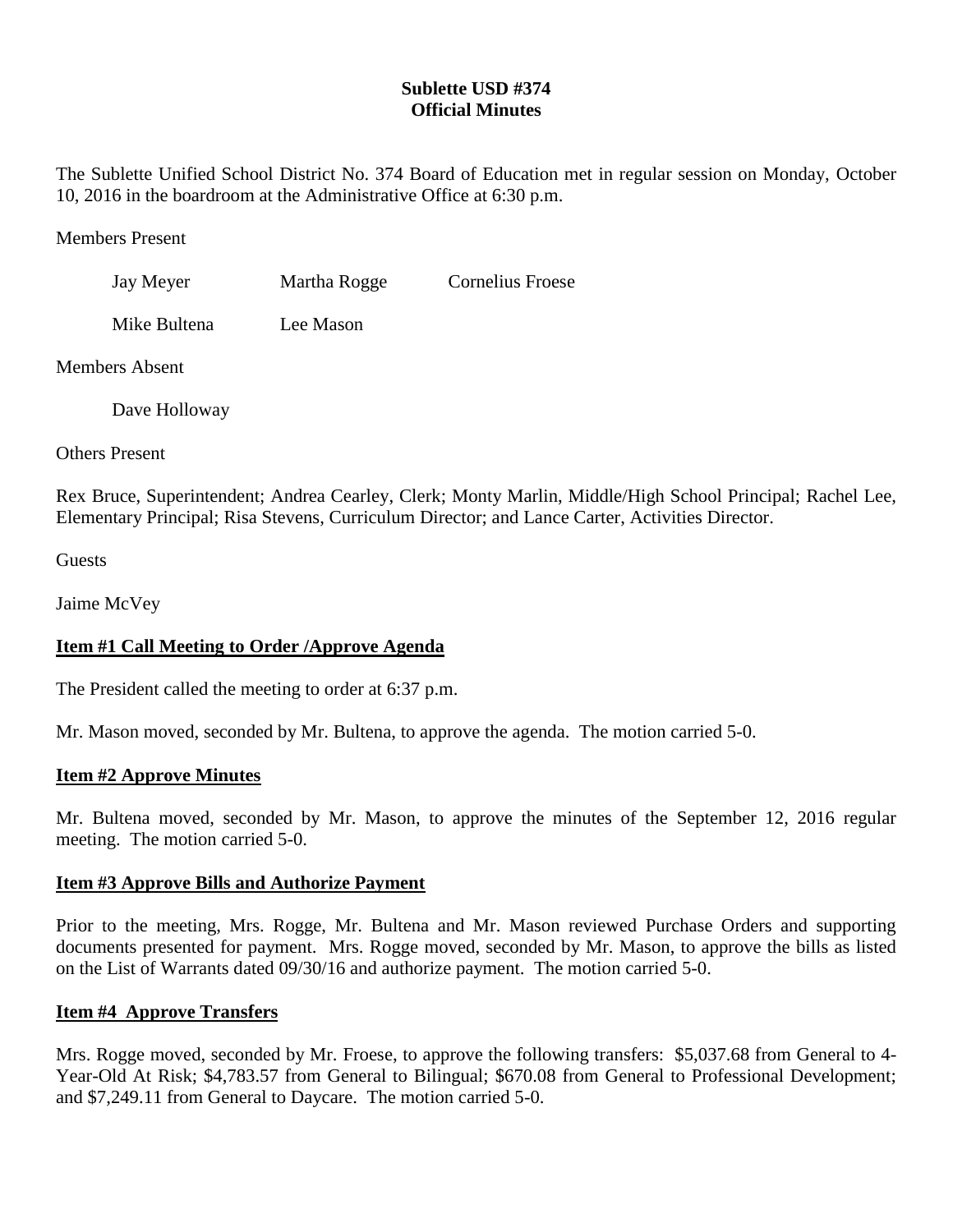Board Minutes Page 2 October 10, 2016

## **PUBLIC FORUM**

There was no public forum.

## **Reports**

#### Curriculum

Mrs. Stevens distributed a Zero Year Guidance Plan handout which listed the committee members for school improvement and accreditation teams. She discussed the different levels of accreditation and which level we would be starting at.

## Principals

Mrs. Lee introduced Jaime McVey, Director of our 21<sup>st</sup> Century After School program. She discussed the new 5-year grant we recently received and the many benefits to the students and parents. She also reported they are receiving good community involvement through volunteers. They are excited to sponsor a "Lights On" Family Night on October  $18<sup>th</sup>$  from 5 to 6:30 P.M.

Mr. Marlin reported on football homecoming, MLO Blood Drive, middle school Stuco leadership meeting with Joe Coles, and a program led by Bobby Cunningham to distribute new shoes to every student PreK thru 12.

#### Activities Director

Mr. Carter reported the fall sports seasons are winding down. Monday, October  $17<sup>th</sup>$  will be MS Volleyball League Pool Play here; Friday is a home HS football game; and Saturday, October 22<sup>nd</sup> we will be hosting the HS Sub-State Volleyball tournament.

#### SWPRSC/HPEC

Mr. Meyer reported on the SWPRSC Board meeting. Mr. Bultena reported on the HPEC meeting.

#### Superintendent:

Mr. Bruce reminded the board of our November 15<sup>th</sup> (Tuesday) Board Meeting for our audit review. He discussed the possibility of virtual school with the upcoming school funding and possible options for filling future teacher vacancies. He also discussed advertising of businesses whose major sales are illegal for students to possess and/or consume. Discussion was also held on the student activity policy dealing with arrests and charges being brought against student athletes.

## **Item #5 Miscellaneous**

The KASB Annual Conference will be in Wichita on December 2, 3 and 4 this year.